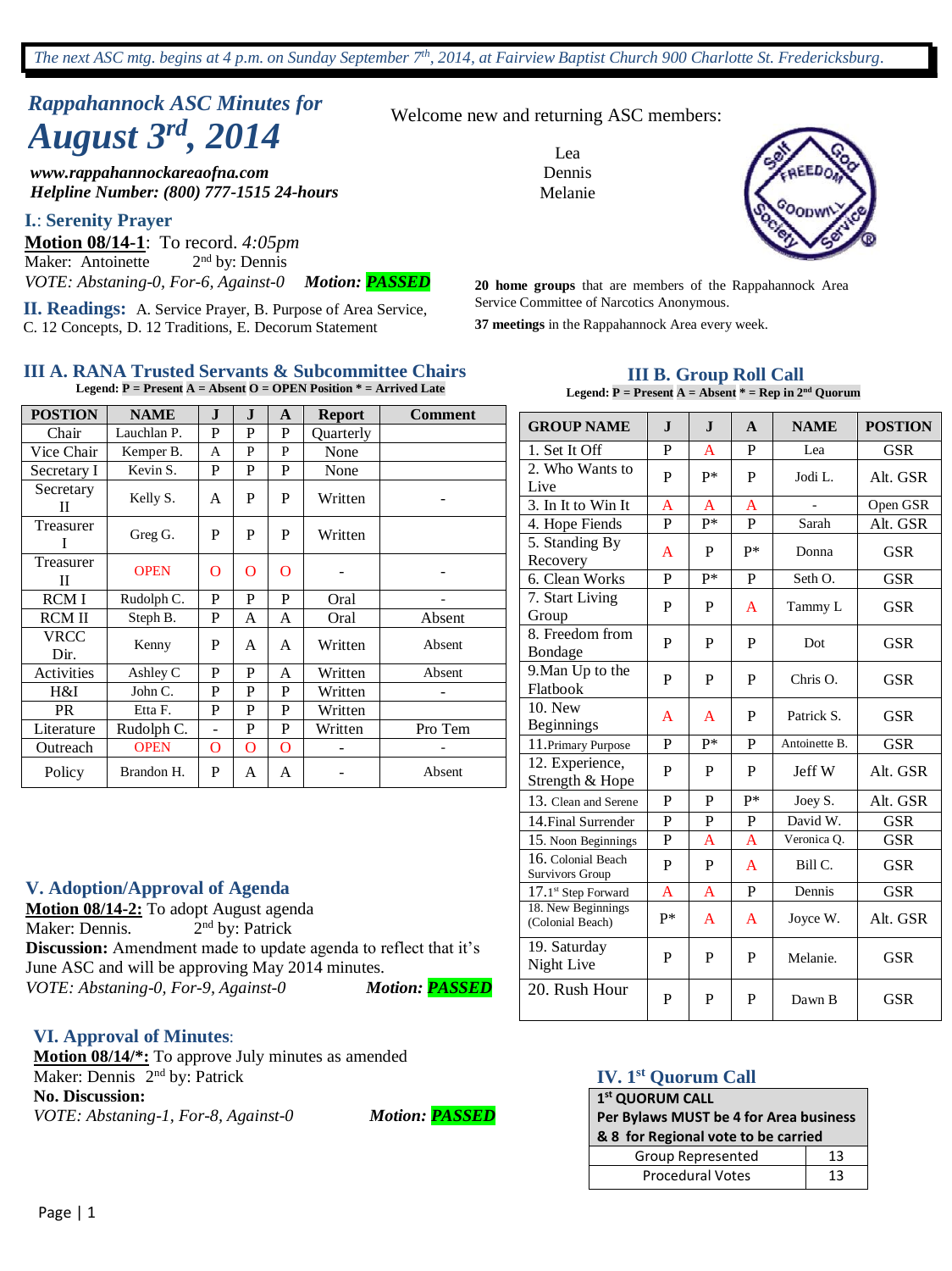# **VII.-XI. Administrative Reports**

#### **VII. Secretary Report I**: No Report given **No Discussion**

**Secretary Report II**: Report given by Kelly S, Secretary II.

Dear ASC,

This month I purchased an expandable file to replace the Secretary II box. In the new file, there is a section for each form that we use as well as sections for copies of minutes, envelopes, and bylaws. I included 2 copies of the bylaws and I ask that you only use then for reference. This is to cut down on printing. If you need a copy of the bylaws, please let us know or visit our website. We will no longer use the pre-made packets with all the forms for each group. The forms will be on the back table from now on and we ask that you please only take what you need.

The previous balance in the Secretary Budget was \$319.68. We spent a total of \$21.99 on copies and printing as well as the new expandable file. The new balance is \$297.69.

In Loving Service, Kelly

**VIII. Chair Report**: Given Quarterly by Chairperson, Lauchlan P. – Report to be given in Sept **No Discussion**

**IX. Vice Chair Report**: Absent, no report given by Vice Chairperson, Kemper B.

**No Discussion**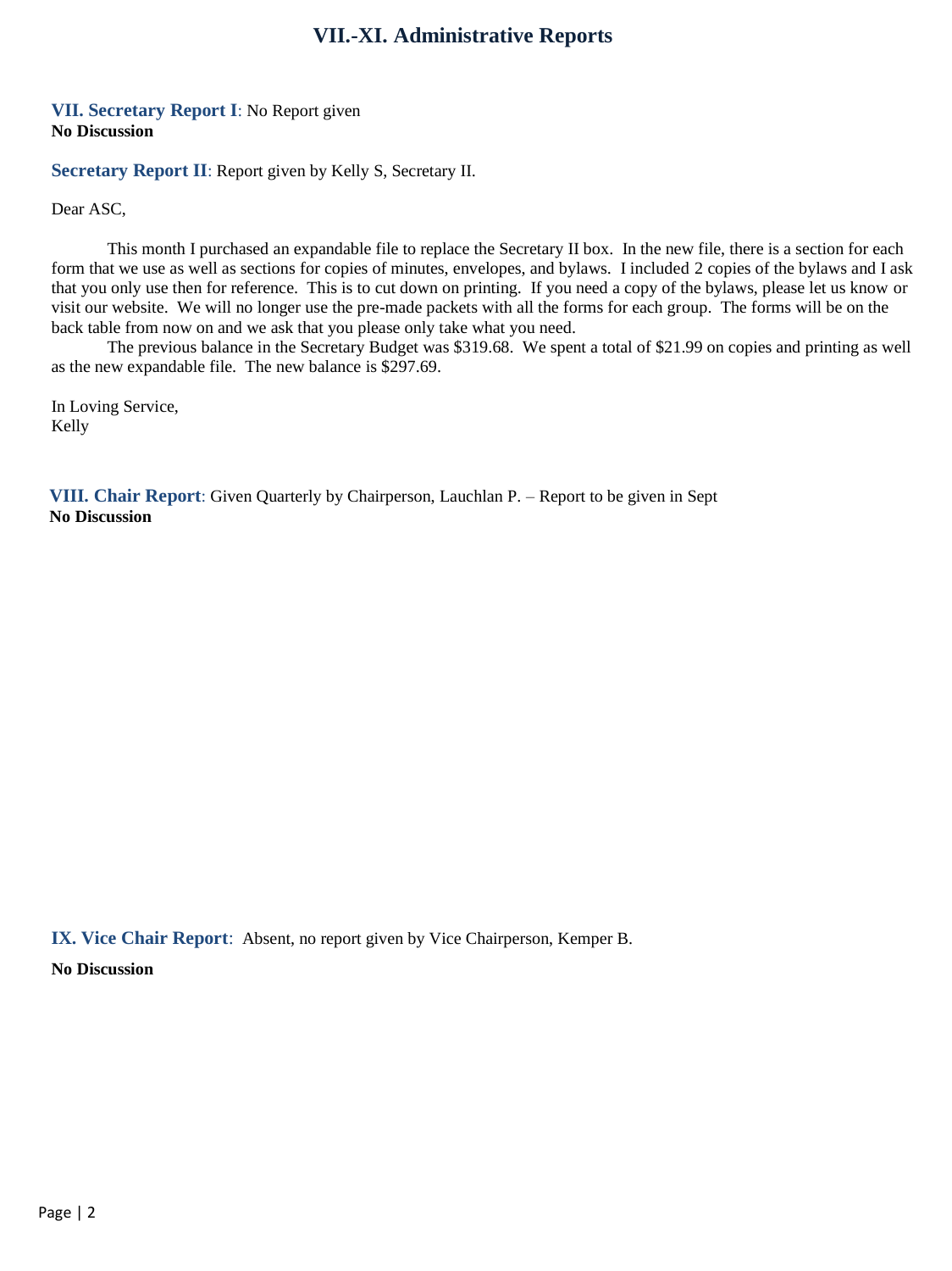## **X. Treasurer I Report***:* Given by Treasurer I, Greg G.

Dear RANA ASC Members,

Our beginning balance as of the start of last month's ASC was \$2402.25. Our debits for last month totaled \$306.69. The following checks were written at July's ASC:

| Check $#$ | Amount   | To:         | For              | <b>Budget</b> | Receipt Rcvd |
|-----------|----------|-------------|------------------|---------------|--------------|
| 1043      | \$5.05   | Kevin S     | Copies           | Secretary     | Yes          |
| 1044      | \$168.64 | Kemper B.   | <b>MTG Lists</b> | PR            | Yes          |
| 1045      | \$133.00 | <b>USPS</b> | PO Box Fee       | PO Box        | Yes          |
|           |          |             |                  |               |              |

Our deposit from July's ASC was \$386.07. The donations were as follows:

| Income & Donations          |        |
|-----------------------------|--------|
| New Beginnings              | 33.75  |
| Man up to the Flatbook      | 25     |
| Clean & Serene              | 10     |
| Colonial Beach Survivors    | 75     |
| Standing by Recovery        | 20     |
| Hope Fiends                 | 5.     |
| Experience, Strength & Hope | 10     |
| Who Wants to Live           | 93.82  |
| Saturday Night Live         | 10     |
| Literature                  | 103.5  |
|                             |        |
| Total                       | 386.07 |
|                             |        |
|                             |        |
|                             |        |
|                             |        |

Our balance as of the start of today's ASC is \$2,481.63. The check book is balanced through June.

Antoinette B. is paid through May 2014. She owes today for June, July & August (\$120).

Thank you.

ILS, Greg G.

**Discussion:** Motion 08/14-03: Maker: Antoinette 2<sup>nd</sup> by: Chris O. Motion to void previous check written to Etta F. for \$25.00 and write a new check. *VOTE: Abstaning-1, For-11, Against-0 Motion – PASSED*

\*Procedural Vote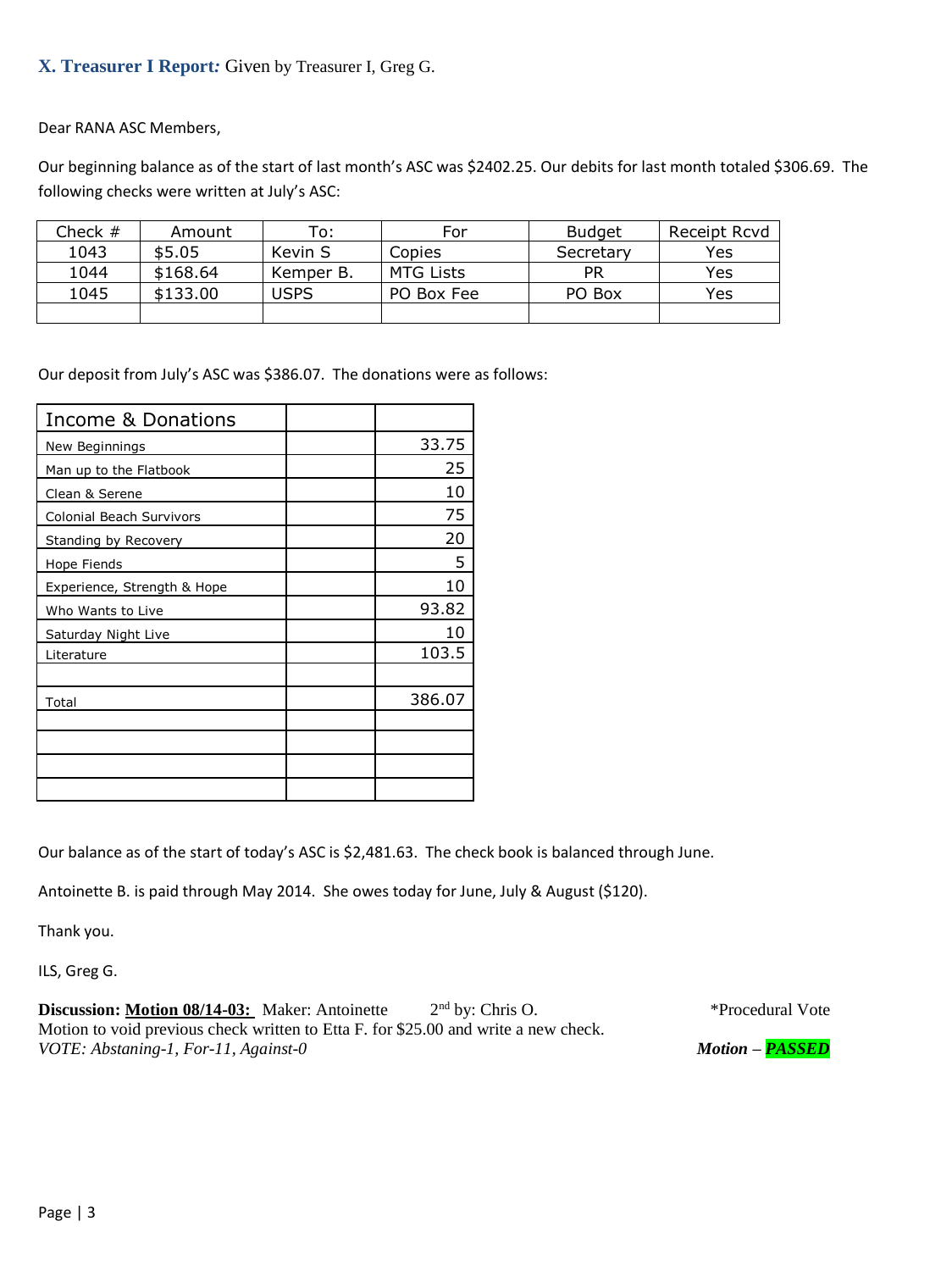## **XI. Regional Committee Member I & II Report**: Oral report given by RCM I Rudolph C.

- Submitting motion for gas
- Will be meeting this month and will have report in September

#### **No discussion**

# **XII. Subcommittee Reports**

## **A. Activities Report**: No report given; Absent **No Discussion**

### **B. Hospitals & Institutions (H&I) Report**: Given by Vice Chair, John C

### To Whom it May Concern,

We are very pleased with the turn out at our H&I subcommittee meetings, and we are very excited to announce that the Boxwood Treatment Center facility has requested for us to bring Narcotic Anonymous meetings to their facility on the 1st and 3rd Saturday and the 1st Thursday of every month. We want to uphold the spirit of Narcotics Anomymous by bringing the message to the still sick and suffering addict. After consulting with predecessors and H&I members from other areas, we have concluded that although Boxwood is not in our area or region, we have decided to take on this commitment. We are mindful to not take on more commitments than we can fulfill.

Also, the trusted servants of NA have been fulfilling their obligation to bring the Narcotics Anonymous message to Sunshine Lady House every Monday and at the Bowling Green facility every Wednesday.

Thank you for letting us serve.

### **Discussion:**

- Discussion about whether it is prudent to be serving in Boxwood when it's not in our Area and when we should be fulfilling commitments here first
- Praise that H&I has more activity now than in the past 10 years
- Comment on getting back into RRJ
- Possibly PR could help
- $\bullet$   $2<sup>nd</sup>$  Sunday of every month @ Thurman Brisban Center

### **C. Literature Chair Report**: Oral Report Given by Rudolph C

- Handed in voucher from overpayment for \$13.69
- Emailed report from last Area

Good afternoon. I am really thankful that I am able to assist the area as your literature chair pro-temp. In ASC today we discovered that the order was not delivered yet. I read to the area the message I received from Margaret, via Facebook. In order to successfully convey proper information myself, Dawn B., and Kelly S. did an inventory of all literature on hand. I emailed this information to Greg and Kemper and will be inputting this attachment in my report. I also will give what was on hand after area.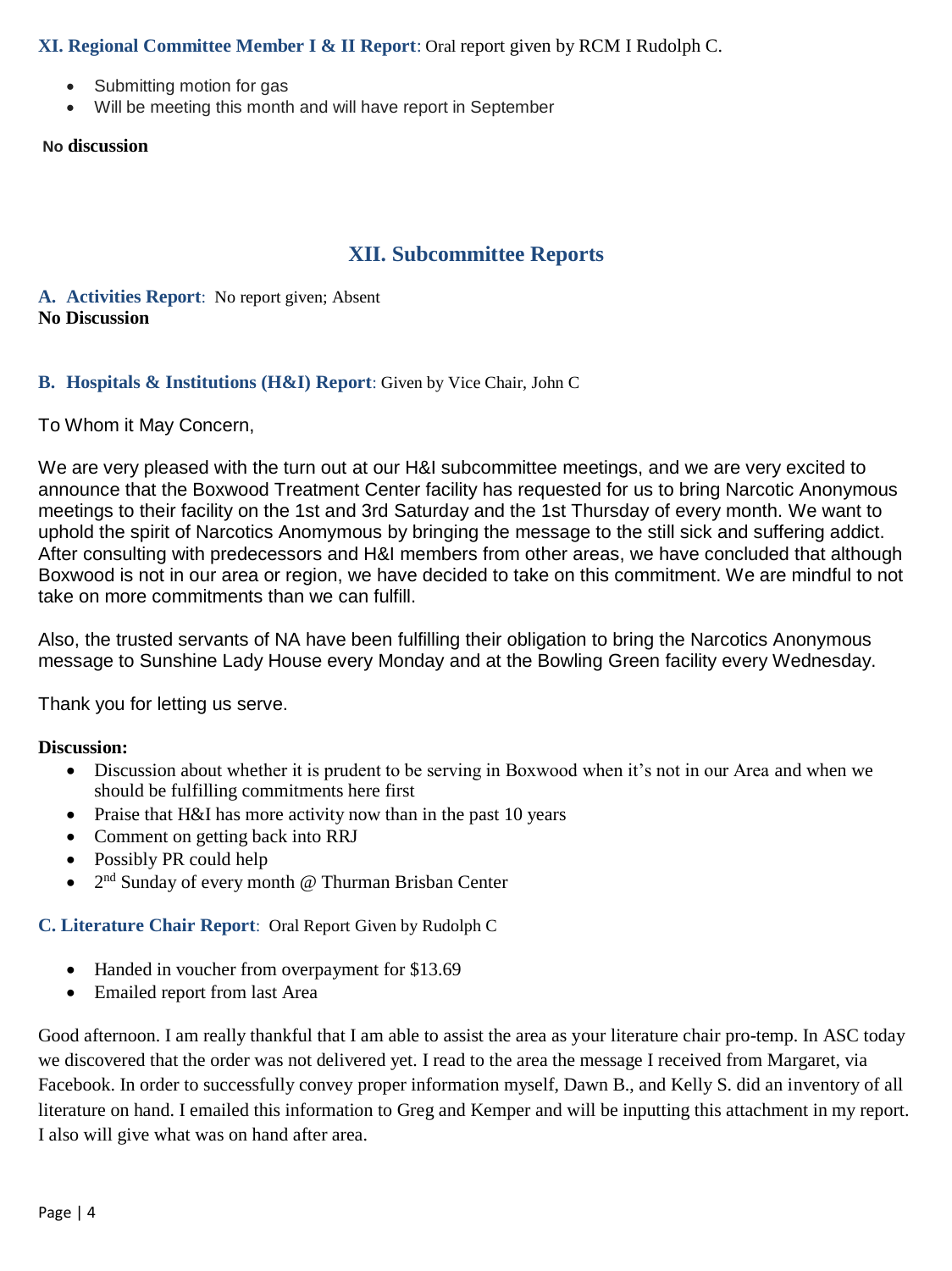I received the shipment from Billy M. on Tuesday evening and on Wednesday afternoon I and Kemper B. did a count of what was sent. There were a few discrepancies in which I will report on August 3, 2014 during area on my report.

I hope to get our literature back to standing stock and try to maintain accurate records so that the person who fills this position will be up to date. Thank you for allowing me to serve.

#### **No Discussion**

#### **D. Outreach Report:** *Position Open*

**No Discussion**

#### **E. Public Relations (PR) Report**: Report Given by PR Chair, Etta F.

Hello Family,

The PR committee did not meet last month as I had to be in Williamsburg VA for regional PR event and the Vice Chair could not chair the meeting that night.

We will reconvene in August and put a date and place together for the Learning day that was approved.

In loving Service,

Etta Fleet

#### **Discussion:**

- Discussion about issue when subcommittee meeting is meeting
- Discussion about is there a better way to contact PR subcommittee members

**F. VRCC Director Report**: No Report given; Absent **No Discussion**

**G. Policy Report**: No report given; Absent **No Discussion**

## **\*5:26pm 10 Minute Break**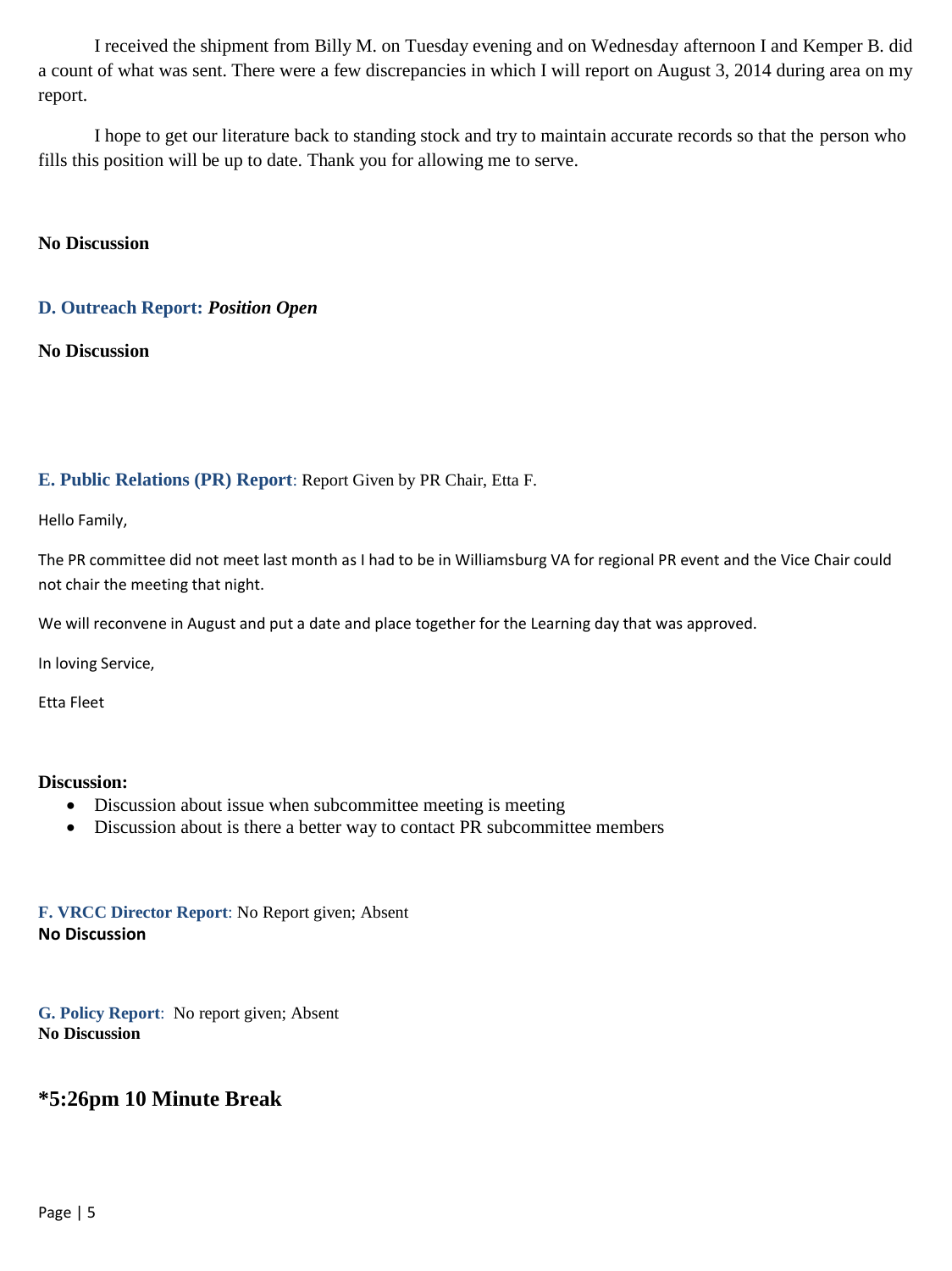# **XIII. Group Service Representative (GSR) Reports**

GSR reports called by Secretary to be read to body.

| <b>HOME GROUP</b>                                                                                                                                                                                                                                                                                                                                                                                                                                                                                                                                                                 | <b>GSR/ALT</b>                                             | <b>DAYS AND TIMES</b><br>OF MEETINGS | # GROUP<br><b>MEMBERS</b> | # AVG. WKLY<br><b>ATTENDANCE/</b><br><b>NEWCOMERS</b> | <b>GROUP</b><br><b>DONATION</b> | LIT.<br><b>ORDER</b> |  |  |
|-----------------------------------------------------------------------------------------------------------------------------------------------------------------------------------------------------------------------------------------------------------------------------------------------------------------------------------------------------------------------------------------------------------------------------------------------------------------------------------------------------------------------------------------------------------------------------------|------------------------------------------------------------|--------------------------------------|---------------------------|-------------------------------------------------------|---------------------------------|----------------------|--|--|
| 1. Set it Off                                                                                                                                                                                                                                                                                                                                                                                                                                                                                                                                                                     | Lea - GSR                                                  | Sun. 7 - 8:30pm                      | $\overline{2}$            | $20 - 30/2 - 5$                                       | \$0                             | \$0                  |  |  |
| In need of home group members and trusted servants!<br>Group Anniversaries: None reported                                                                                                                                                                                                                                                                                                                                                                                                                                                                                         |                                                            |                                      |                           |                                                       |                                 |                      |  |  |
| 2. Who Wants to Live                                                                                                                                                                                                                                                                                                                                                                                                                                                                                                                                                              | Michelle $G - GSR$<br>Jodi L - Alt. GSR                    | Mon. $-$ Fri. 12 - 1:15pm            | 25                        | 93/8                                                  | \$72.04                         | \$84.70              |  |  |
| Our group is doing well, the new lock placed on our lock box seems to be working well. All funds were accounted for this month. Thank<br>you for allowing me to serve.<br>Group Anniversaries: Dickey $E - 6yrs -$ Sept 21st                                                                                                                                                                                                                                                                                                                                                      |                                                            |                                      |                           |                                                       |                                 |                      |  |  |
| 3. In It to Win it                                                                                                                                                                                                                                                                                                                                                                                                                                                                                                                                                                |                                                            | Mon. 7:00 - 8:30pm                   | $\overline{a}$            | ---                                                   | \$0.00                          | \$0.00               |  |  |
| No report given.<br>Group Anniversaries: None Reported                                                                                                                                                                                                                                                                                                                                                                                                                                                                                                                            |                                                            |                                      |                           |                                                       |                                 |                      |  |  |
| 4. Hope Fiends                                                                                                                                                                                                                                                                                                                                                                                                                                                                                                                                                                    | Sarah M. - GSR<br><b>Ryan N-Alt GSR</b>                    | Tue. 7 - 8:30pm                      | 8                         | 35/2                                                  | \$14.00                         | \$11.25              |  |  |
| Game night was a hit nd plan on having more. Group is doing well.<br>Group Anniversaries: None reported                                                                                                                                                                                                                                                                                                                                                                                                                                                                           |                                                            |                                      |                           |                                                       |                                 |                      |  |  |
| 5. Standing by Recovery                                                                                                                                                                                                                                                                                                                                                                                                                                                                                                                                                           | Donna D.<br>Tue. $7:30 - 8:30$ pm<br>15<br>\$40.00<br>15/3 |                                      |                           |                                                       | \$26.25                         |                      |  |  |
| No report given.                                                                                                                                                                                                                                                                                                                                                                                                                                                                                                                                                                  |                                                            |                                      |                           |                                                       |                                 |                      |  |  |
| Group Anniversaries: Lavita - 25yrs - 8/5/14                                                                                                                                                                                                                                                                                                                                                                                                                                                                                                                                      |                                                            |                                      |                           |                                                       |                                 |                      |  |  |
| 6. Clean Works                                                                                                                                                                                                                                                                                                                                                                                                                                                                                                                                                                    | Seth O. - GSR<br>Mollie - Alt. GSR                         | Wed. 7 - 8:30pm                      | 6                         | 20/7                                                  | \$0                             | \$0                  |  |  |
| The group is doing well and has been growing and setting new guidelines into place. Thanks for letting us serve<br>Group Anniversaries: Natasha $-1yr - Aug 6$                                                                                                                                                                                                                                                                                                                                                                                                                    |                                                            |                                      |                           |                                                       |                                 |                      |  |  |
| 7. Start Living Group                                                                                                                                                                                                                                                                                                                                                                                                                                                                                                                                                             | Tammy L - GSR                                              | Thu. 7 - 8:00pm                      |                           |                                                       | $\overline{a}$                  | ÷,                   |  |  |
| No report given to be included in minutes<br>Group Anniversaries:                                                                                                                                                                                                                                                                                                                                                                                                                                                                                                                 |                                                            |                                      |                           |                                                       |                                 |                      |  |  |
| 8. Freedom from Bondage                                                                                                                                                                                                                                                                                                                                                                                                                                                                                                                                                           | Dot - GSR                                                  | Thur. $9 - 10$ pm                    | 8                         | 21/2                                                  | $\overline{\phantom{a}}$        | \$12.00              |  |  |
| Two week notice for 18 month celebrations the group will not supply anything but reserve the format of your choice<br>Group Anniversaries:                                                                                                                                                                                                                                                                                                                                                                                                                                        |                                                            |                                      |                           |                                                       |                                 |                      |  |  |
| 9. Man Up to the Flatbook                                                                                                                                                                                                                                                                                                                                                                                                                                                                                                                                                         | Chris O. - GSR                                             | Thur. 7 - 8:30pm                     | 5                         | 18/2                                                  | \$10.00                         | \$8.00               |  |  |
| Adjustment to format which has kept the pick-a-stick format for the steps and added a tradition study as well on schedule as follows: the<br>steps and tradiotnions will rotate, 1 Thursday is step and next Thursday is corresponding tradition - This adjustment seems to be working<br>so far. This group needs homegroup members and support, a reminder that Man up so far is the only closed meeting on our Area meeting<br>list that we are aware of, it is still conscious of the group to keep "Man Up" a closed meeting<br>Group Anniversaries: Jerine - 6yrs - 8/14/14 |                                                            |                                      |                           |                                                       |                                 |                      |  |  |
| 10. New Beginnings                                                                                                                                                                                                                                                                                                                                                                                                                                                                                                                                                                | Patrick S - GSR                                            | Fridays $7 - 8:30$ pm                | 4                         | 30/0                                                  | \$0                             | \$37                 |  |  |
| Need homegroup members, trusted servants, and general support                                                                                                                                                                                                                                                                                                                                                                                                                                                                                                                     |                                                            |                                      |                           |                                                       |                                 |                      |  |  |
| Group Anniversaries: None reported                                                                                                                                                                                                                                                                                                                                                                                                                                                                                                                                                |                                                            |                                      |                           |                                                       |                                 |                      |  |  |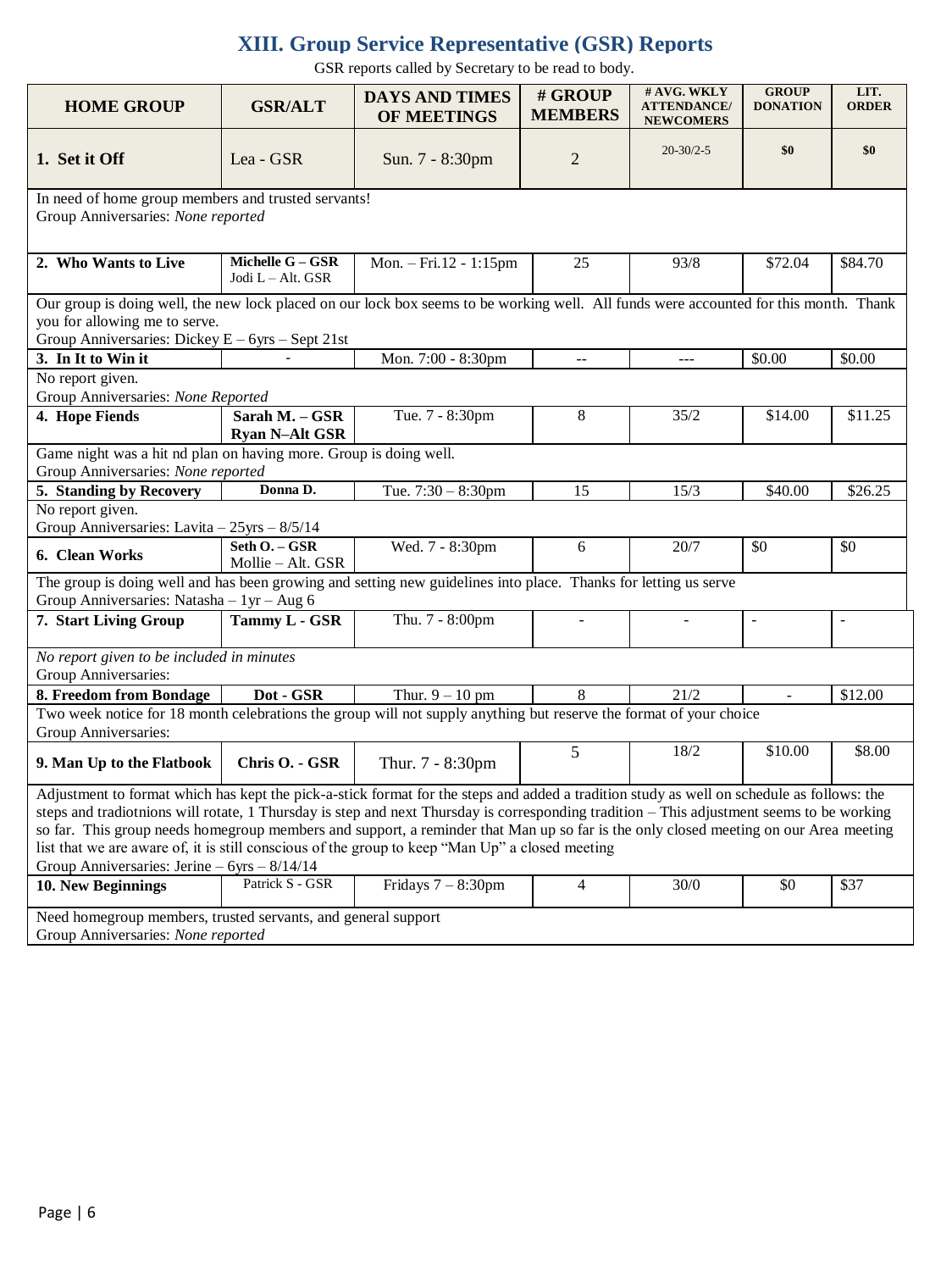# **XIII. Group Service Representative (GSR) Reports** *(continued):*

| <b>HOME GROUP</b>                                                                                                                                                                                                                                                                                                             | <b>GSR/ALT</b>                    | <b>DAYS AND TIMES</b><br>OF MEETINGS | # GROUP<br><b>MEMBERS</b>     | # AVG. WKLY<br><b>ATTENDANCE/</b><br><b>NEWCOMERS</b> | <b>GROUP</b><br><b>DONATION</b> | LIT.<br><b>ORDER</b>     |  |  |  |
|-------------------------------------------------------------------------------------------------------------------------------------------------------------------------------------------------------------------------------------------------------------------------------------------------------------------------------|-----------------------------------|--------------------------------------|-------------------------------|-------------------------------------------------------|---------------------------------|--------------------------|--|--|--|
| 11. Primary Purpose<br><b>Antoinette B</b>                                                                                                                                                                                                                                                                                    |                                   | Sat. & Sun. 12 - 1:30pm              | $\overline{3}$<br>$15 - 20/5$ | \$50.00                                               | \$21.80                         |                          |  |  |  |
| We are reaching out for more support it has been a consistant mtg. However the attendance is slacking.<br>Group Anniversaries: None at this time                                                                                                                                                                              |                                   |                                      |                               |                                                       |                                 |                          |  |  |  |
| 12. Experience, Strength &<br>Hope                                                                                                                                                                                                                                                                                            | Jeff W - GSR<br>Ted A. - Alt      | Sat. 6:30 - 8:00pm                   | 15                            | 30/4                                                  | \$40.00                         | \$0                      |  |  |  |
| None given<br>Group Anniversaries: John T - 22yrs - Aug 30                                                                                                                                                                                                                                                                    |                                   |                                      |                               |                                                       |                                 |                          |  |  |  |
| 13. Clean and Serene                                                                                                                                                                                                                                                                                                          | Dominic E. - GSR<br>Joey S. - Alt | Fri. 10-11: 15pm                     | $\mathbf{2}$                  | 11/1                                                  | \$0                             | \$5.00                   |  |  |  |
| Meeting needs support and homegroup members<br>Group Anniversaries:                                                                                                                                                                                                                                                           |                                   |                                      |                               |                                                       |                                 |                          |  |  |  |
| 14. Final Surrender                                                                                                                                                                                                                                                                                                           | <b>Absent</b>                     | Mon - Wed; Fri-Sat                   | L.                            |                                                       |                                 |                          |  |  |  |
| No report given.<br>Group Anniversaries: None                                                                                                                                                                                                                                                                                 |                                   |                                      |                               |                                                       |                                 |                          |  |  |  |
| 15. Noon Beginnings                                                                                                                                                                                                                                                                                                           | <b>Absent</b>                     | Mon-Fri 12pm                         | $\frac{1}{2}$                 | $\blacksquare$                                        | $\overline{\phantom{a}}$        | $\overline{\phantom{a}}$ |  |  |  |
| No report given                                                                                                                                                                                                                                                                                                               |                                   |                                      |                               |                                                       |                                 |                          |  |  |  |
| Group Anniversaries: - None reported                                                                                                                                                                                                                                                                                          |                                   |                                      |                               |                                                       |                                 |                          |  |  |  |
| 16. Colonial Beach                                                                                                                                                                                                                                                                                                            | <b>Absent</b>                     | Friday 7pm                           | $\overline{\phantom{a}}$      | $\mathbf{r}$                                          | $\blacksquare$                  | $\overline{\phantom{a}}$ |  |  |  |
| <b>Survivors Group</b>                                                                                                                                                                                                                                                                                                        |                                   |                                      |                               |                                                       |                                 |                          |  |  |  |
| None Given. Absent                                                                                                                                                                                                                                                                                                            |                                   |                                      |                               |                                                       |                                 |                          |  |  |  |
| Group Anniversaries: - None reported                                                                                                                                                                                                                                                                                          |                                   |                                      |                               |                                                       |                                 |                          |  |  |  |
| 17. 1st Step Forward                                                                                                                                                                                                                                                                                                          | <b>Dennis D -GSR</b>              | Saturday 11am                        | $\overline{2}$                | 2/0                                                   | \$0                             | \$6.10                   |  |  |  |
| This is a new meeting that rose out of the ashes of the loss of Beautiful Butterfly meeting and the leadership/vision of Philip S. We have<br>bylaws and a meeting format voted on by our group. This is truly a newcomers meetings= by format and by the guidelines set forth in out<br>bylaws<br>Group Anniversaries: -None |                                   |                                      |                               |                                                       |                                 |                          |  |  |  |
| 18. New Beginnings<br><b>Colonial Beach</b>                                                                                                                                                                                                                                                                                   | Joyce W. - Alt.<br><b>GSR</b>     | Tues 6pm                             | <b>NA</b>                     | <b>NA</b>                                             | \$0                             | \$0                      |  |  |  |
| No report given Absent<br>Group Anniversaries: None Reported                                                                                                                                                                                                                                                                  |                                   |                                      |                               |                                                       |                                 |                          |  |  |  |
| 19. Saturday Night Live<br>Group                                                                                                                                                                                                                                                                                              | Mel M. - GSR                      | Sat. 10pm till                       | 7                             | 15/2                                                  | \$0                             | \$0                      |  |  |  |
| Nothing at this time<br>Group Anniversaries:                                                                                                                                                                                                                                                                                  |                                   |                                      |                               |                                                       |                                 |                          |  |  |  |
| <b>Rush Hour Group of</b><br><b>NA</b>                                                                                                                                                                                                                                                                                        | Dawn B. - GSR                     | Mon, Wed, Fri<br>$5pm - 6:15pm$      | 5                             | $5 - 7/1$                                             | \$0                             | \$0                      |  |  |  |
| Group is in need of support and homegroup members!<br>Group Anniversaries: None reported                                                                                                                                                                                                                                      |                                   |                                      |                               |                                                       |                                 |                          |  |  |  |

# **10 Minute Break (5:14-5:24)**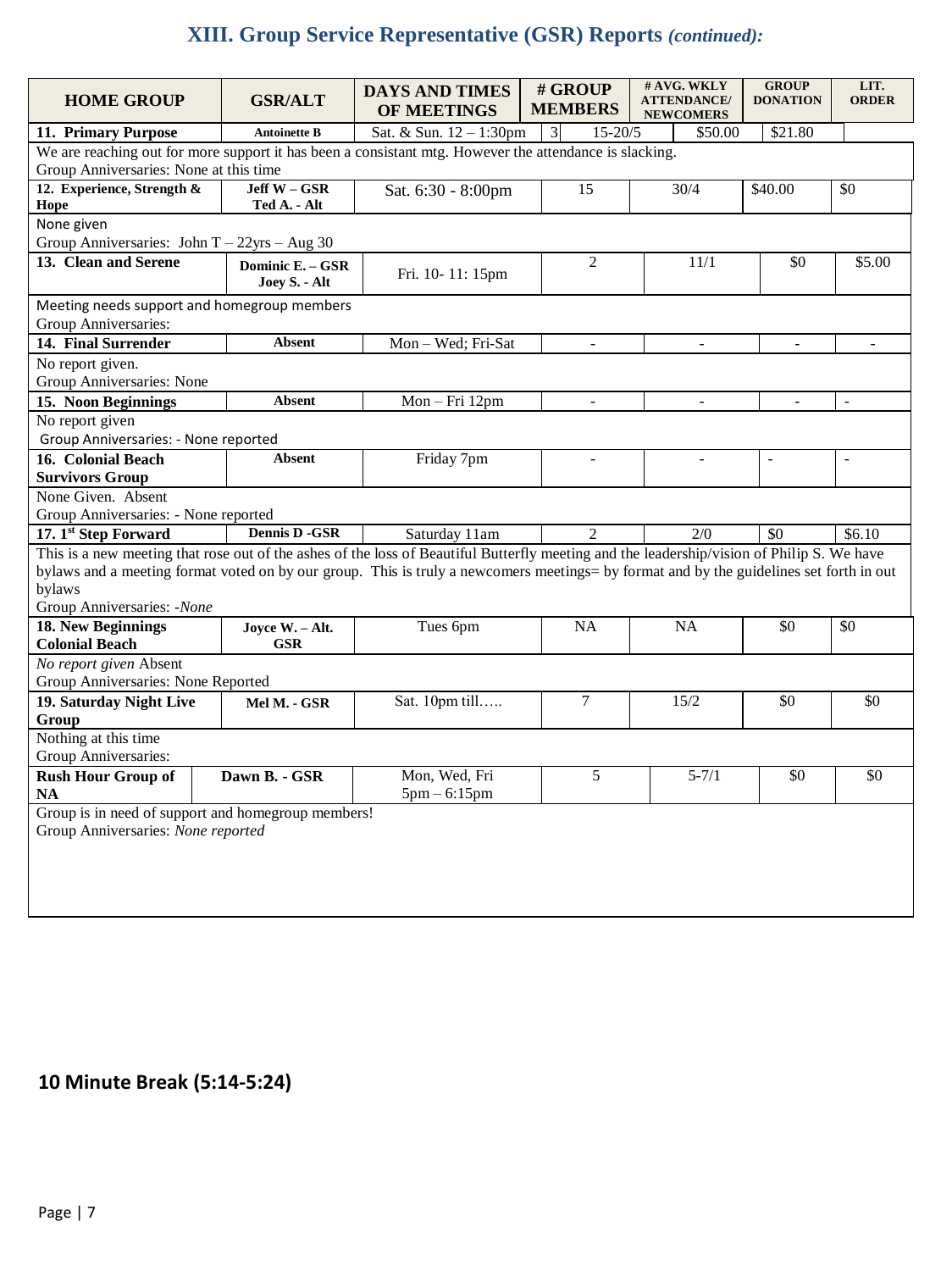#### **XIV. 2 nd Quorum Legend: P = Present A = Absent**

| <b>HOME GROUP NAME</b>                 | P/A | <b>NAME</b>  | <b>POSTION</b> |
|----------------------------------------|-----|--------------|----------------|
| 1. Set It Off                          | P   | Lea          | <b>GSR</b>     |
| 2. Who Wants to Live                   | P   | Jodi         | Alt. GSR       |
| 3. In It to Win It                     | A   |              | GSR            |
| 4. Hope Fiends                         | P   | Sarah M.     | GSR            |
| 5. Stand By Recovery                   | A   | Lavita       | Alt. GSR       |
| 6. Clean Works                         | P   | Seth         | <b>GSR</b>     |
| 7. Start Living Group                  | A   | Tammy L      | <b>GSR</b>     |
| 8. Freedom from Bondage                | P   | Dot          | GSR            |
| 9. Man Up to the Flatbook              | P   | $Chris$ O    | <b>GSR</b>     |
| 10. A New Beginning Group              | A   | Absent       | <b>NA</b>      |
| 11. Primary Purpose                    | P   | Antoinette B | <b>GSR</b>     |
| 12. Experience, Strength &<br>Hope     | P   | Jeff W.      | <b>GSR</b>     |
| 13. Clean and Serene                   | P   | Joey S.      | Alt. GSR       |
| 14. Final Surrender                    | A   | David W.     | <b>GSR</b>     |
| 15. Noon Beginnings                    | A   | Veronica     | <b>GSR</b>     |
| 16. Colonial Beach Survivors<br>Group  | A   | Bill C.      | <b>GSR</b>     |
| 17. 1st Step Forward                   | P   | Dennis D.    | <b>GSR</b>     |
| 18. New Beginnings<br>(Colonial Beach) | A   | Joyce        | Alt. GSR       |
| 19. Saturday Night Live<br>Group       | P   | Dave H.      | <b>GSR</b>     |
| 20. Rush Hour Meeting                  | P   | Dawn R.      | GSR            |

| 2st QUORUM CALL - Must 4 per Bylaws |    |  |  |  |
|-------------------------------------|----|--|--|--|
| Group Represented                   |    |  |  |  |
| <b>Procedural Votes</b>             | าว |  |  |  |

## **XV. Old Business**

#### **None**

## **XVI. Open Sharing**

- What does Area want to do with Secretary II paperwork Box? (Goig to be given to Literature Subcommittee)
	- Discussion about ordering literature from Free State or from World
		- Discussion about getting a bank card for the Area

## **XVII. Elections for Open Positions**

**None**

## **XVIII. New Business**

**Motion 8/14-4:** Maker: Rudolph C 2nd by: Dawn B. For gas to Regional Service on 8/16/14 in the amount of \$30.00 (Charlottesville, VA) **Intent:** To complete the responsibilities of RCM for my Area **Vote:** Budgeted

**Motion 8/14-5:** Maker: Kelly S. 2nd by: Secretary Budget To be reimbursed for \$21.99 for copies, printing, and expandable file **Intent:** To be fully self-supporting **Vote:** Budgeted